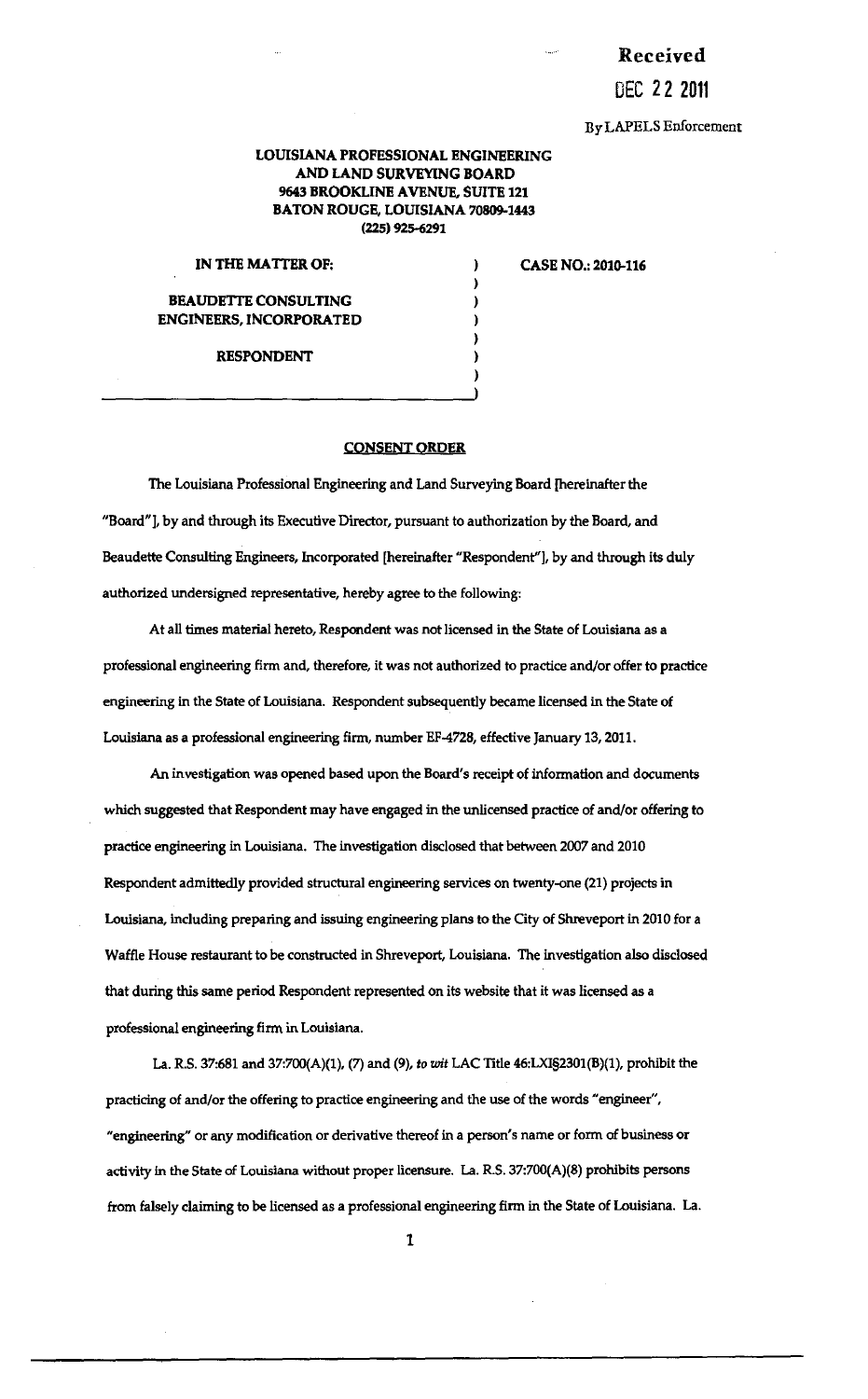RS. 37:700(H) permits the Board to take enforcement action against persons who violate La. R.S. 37:681 and 37:700(A)(1), (7), (8) and (9), *to wit* LAC Title 46:LXI§2301(B)(1), upon a finding of guilt following the preferral of charges, notice and hearing and a majority vote of its entire membership authorized to participate in the proceeding. La. R.S. 37:681, La. R.S. 37:700(A)(1), (7), (8) and (9), La. *RS.* 37:700(H) and LAC Title 46:LXI§2301(B)(1) were in effect at all times material hereto.

It is undisputed that (a) at all times material hereto Respondent was not licensed to practice and/or offer to practice engineering in Louisiana; (b) between 2007 and 2010 Respondent practiced and/or offered to practice engineering and used a modification of the word "engineer" in its name or form of business or activity in Louisiana without proper licensure and (c) between 2007 and 2010 Respondent represented on its website that it was licensed as a professional engineering firm in Louisiana.

By letter dated June 14, 2011, the Board gave notice to Respondent that it was considering the preferral of charges against Respondent on the grounds that it may have violated (a) La. R.S. 37:681 and 37:700(A)(1), (7) and (9), *to wit* LAC Title 46:LXI§2301(B)(l), relative to practicing and/or offering to practice engineering and using the word "engineer", "engineering" or any modification or derivative thereof in a person's name or form of business or activity in Louisiana without proper licensure and (b) La. R.S. 37:700(A)(8), relative to falsely claiming that a person is licensed as a professional engineering firm in Louisiana.

Wishing to dispense.with the need for further enforcement action and to conclude the instant proceeding without further delay and expense, for the purpose of this proceeding only, Respondent and the Board do hereby enter into this Consent Order, in which Respondent of its own free will consents to the issuance of a Consent Order by the Board, wherein Respondent agrees to (a) pay a fine of two thousand five hundred (\$2,500.00) dollars; (b) pay administrative costs of seven hundred seventy-three and 28/100 (\$773.28) dollars; and (c) the publication of this Consent Order on the Board's website and a summary of this matter in the Board's official journal, the Louisiana Engineer and Surveyor Journal and the reporting of this matter to the National Council of Examiners for Engineering and Surveying (NCEES), identifying Respondent by name.

Respondent admits to violations of the referenced laws and/or rules regarding (a) the practicing of and/or offering to practice engineering and the use of the words "engineer", "engineering" or any modification or derivative thereof in a person's name or form of business or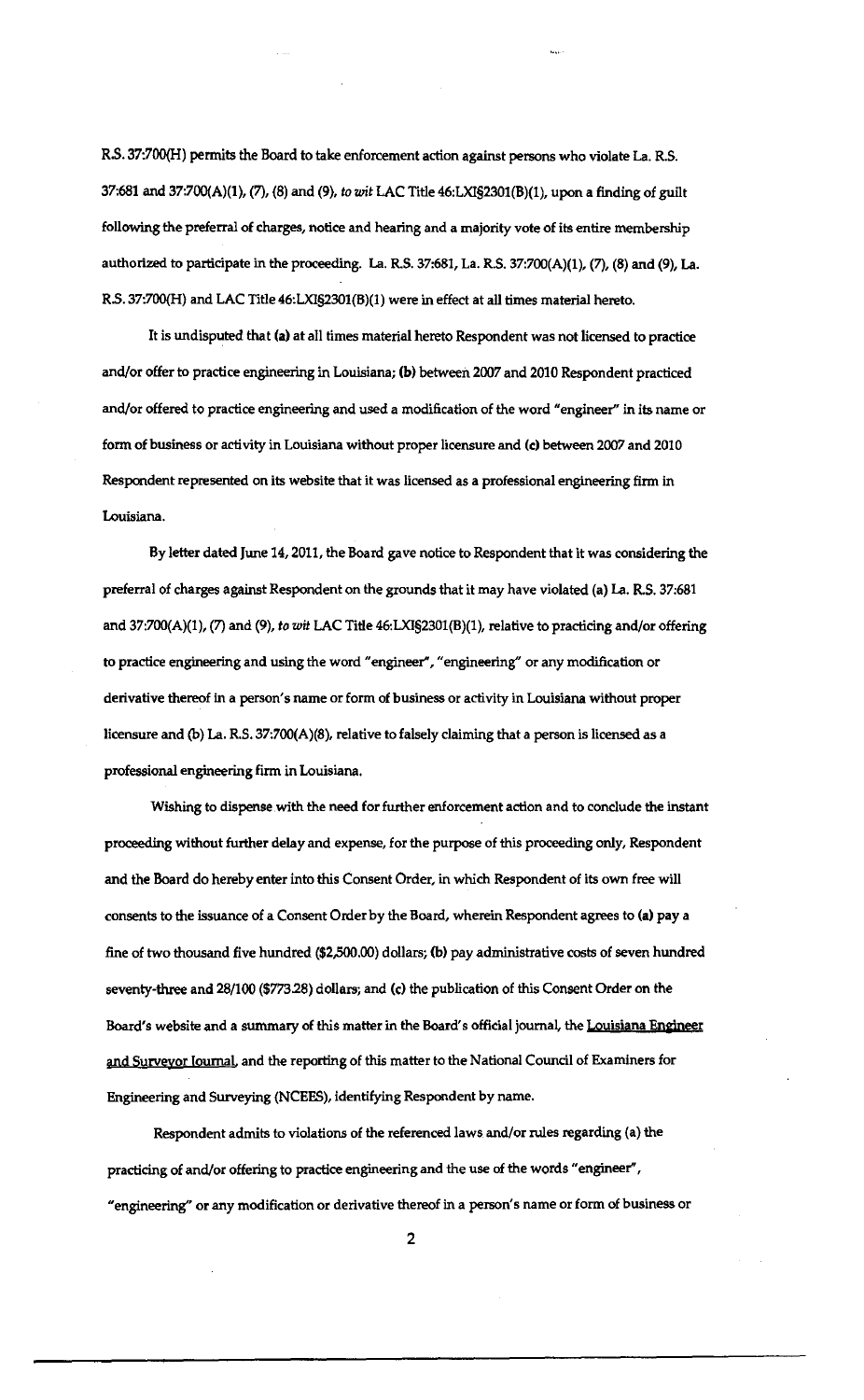activity in Louisiana without proper licensure and (b) the false claim that a person is licensed as a professional engineering firm in Louisiana. Respondent acknowledges awareness of said laws and/or rules and states that it will comply with all applicable laws and rules henceforth. Respondent has been advised of its right to be represented by counsel before the Board and/or to appear at any hearing personally or by counsel and to present witnesses and evidence in its own behalf, and it hereby waives this right and its right to appeal; and it states affirmatively that it has been afforded all administrative remedies due it under the law.

Therefore, in consideration of the foregoing and by signing this Consent Order, Respondent does hereby waive its right to a hearing before the Board, to the presenting of evidence and witnesses in its behalf, to Findings of Fact and Conclusions of Law in this case, and to judicial review of this Consent Order.

Respondent hereby represents (a) that it fully understands the meaning and intent of this Consent Order, including but not limited to its final and binding effect, (b) that it has voluntarily entered into this Consent Order and that no other promise or agreement of any kind has been made to or with it by any person whatsoever to cause the execution of this instrument and (c) that the sanctions set forth in this Consent Order do not prevent the Board from taking further disciplinary or enforcement action against Respondent on matters not specifically addressed in this Consent Order.

WHEREFORE, the Louisiana Professional Engineering and Land Surveying Board and Respondent agree that:

1. Respondent shall pay a fine of two thousand five hundred (\$2,500.00) dollars, which shall be tendered to the Board by certified check payable to the Board, due upon the signing of this Consent Order; and

2. Respondent shall pay administrative costs of seven hundred seventy-three and 28/100 (\$773.28) dollars, which shall be tendered to the Board by certified check payable to the Board, due upon the signing of this Consent Order; and

3. This Consent Order shall be published on the Board's website and a summary of this matter shall be printed in the official journal of the Board, the Louisiana Engineer and Surveyor Journal, and reported to the National Council of Examiners for Engineering and Surveying (NCEES), identifying Respondent by name; and

3